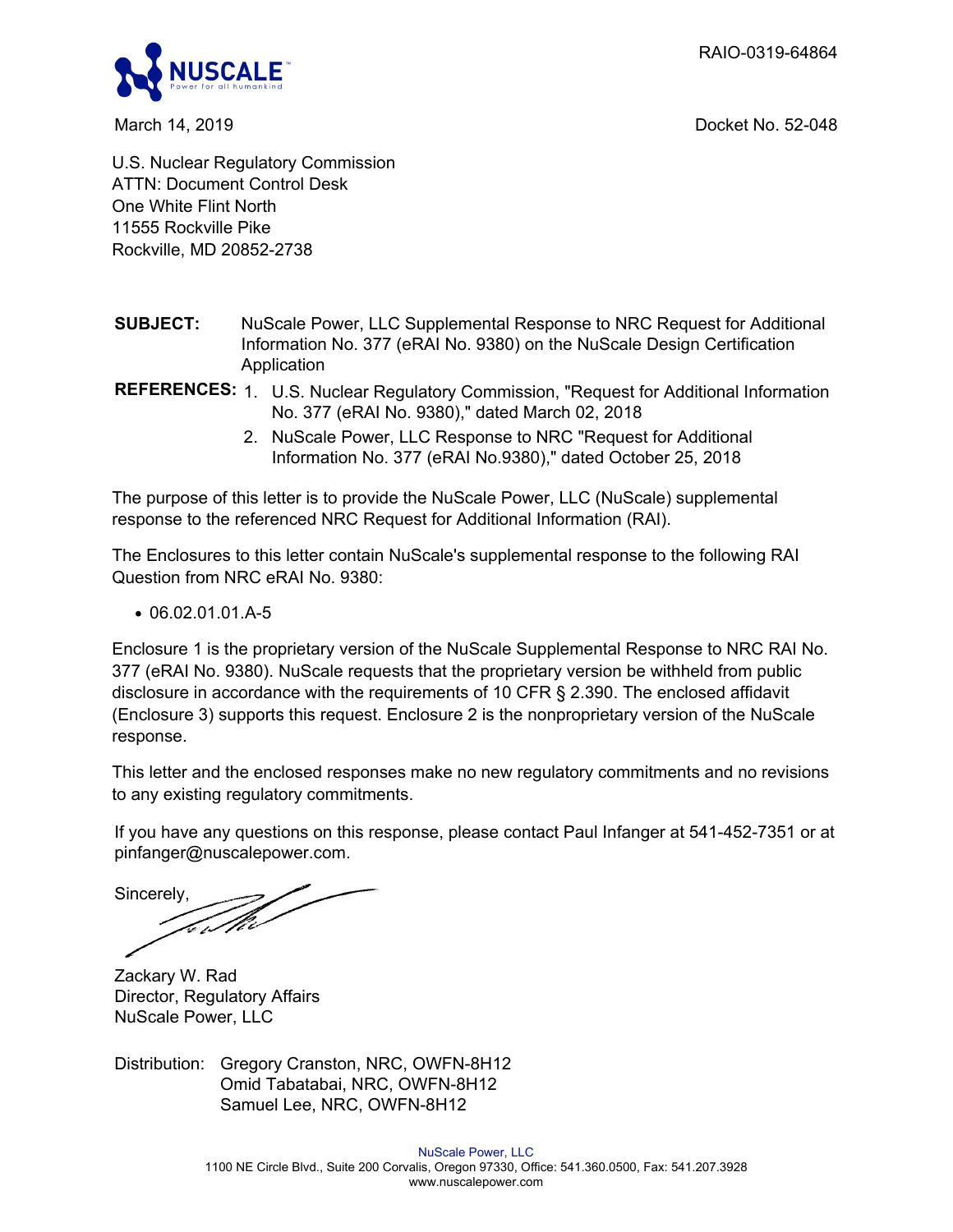

Enclosure 1: NuScale Supplemental Response to NRC Request for Additional Information eRAI No. 9380, proprietary

Enclosure 2: NuScale Supplemental Response to NRC Request for Additional Information eRAI No. 9380, nonproprietary

Enclosure 3: Affidavit of Zackary W. Rad, AF-0319-64865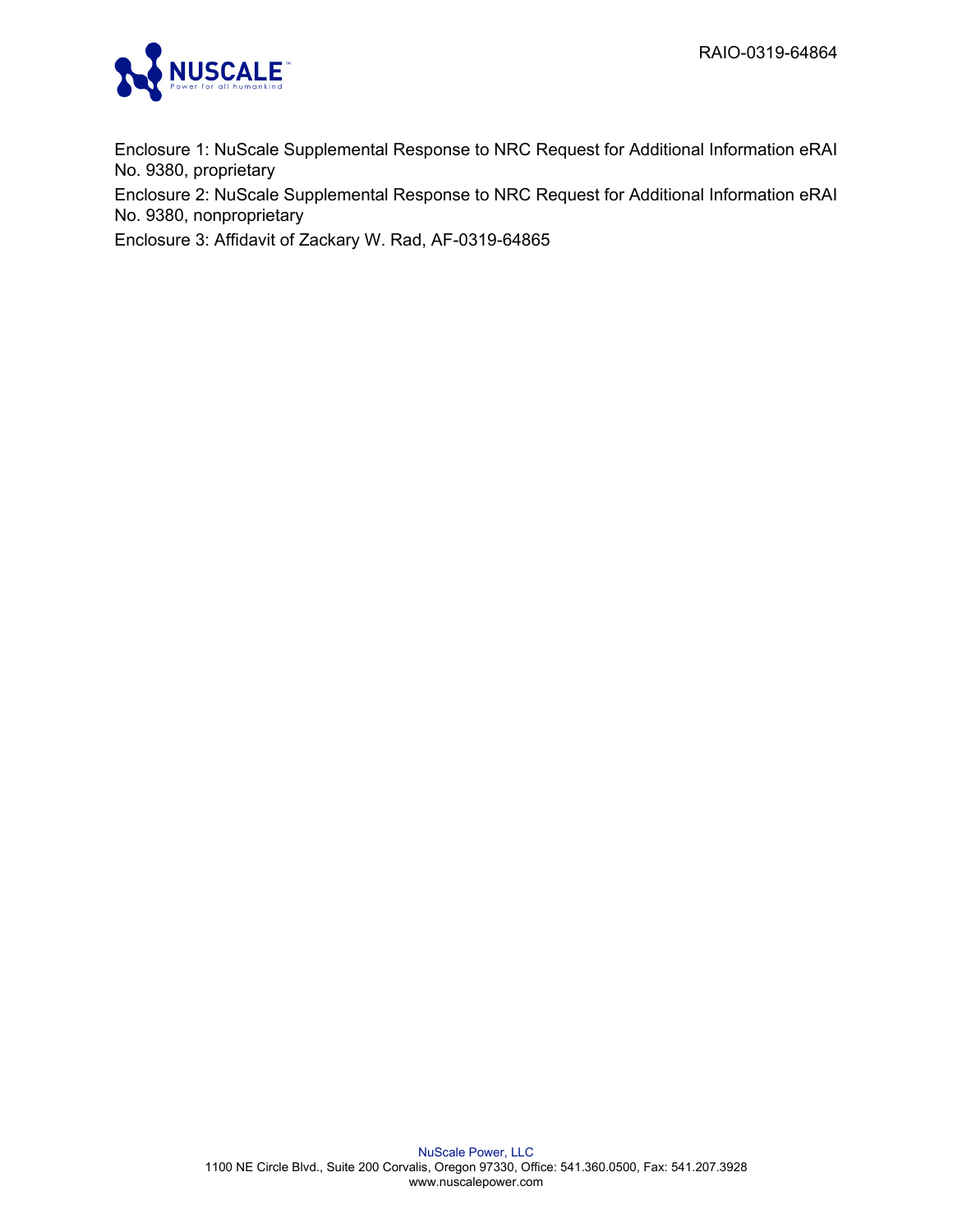

# **Enclosure 1:**

NuScale Supplemental Response to NRC Request for Additional Information eRAI No. 9380, proprietary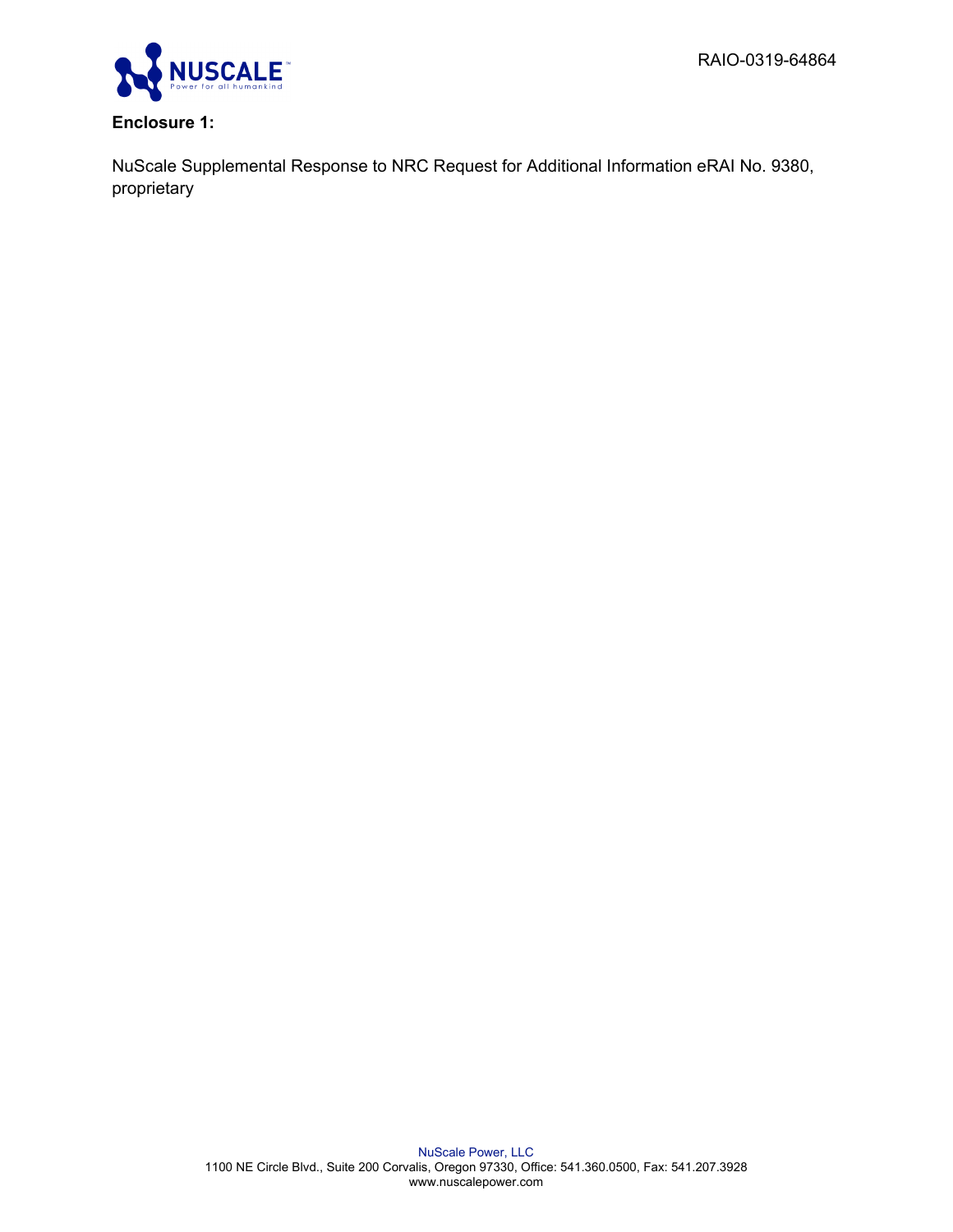

# **Enclosure 2:**

NuScale Supplemental Response to NRC Request for Additional Information eRAI No. 9380, nonproprietary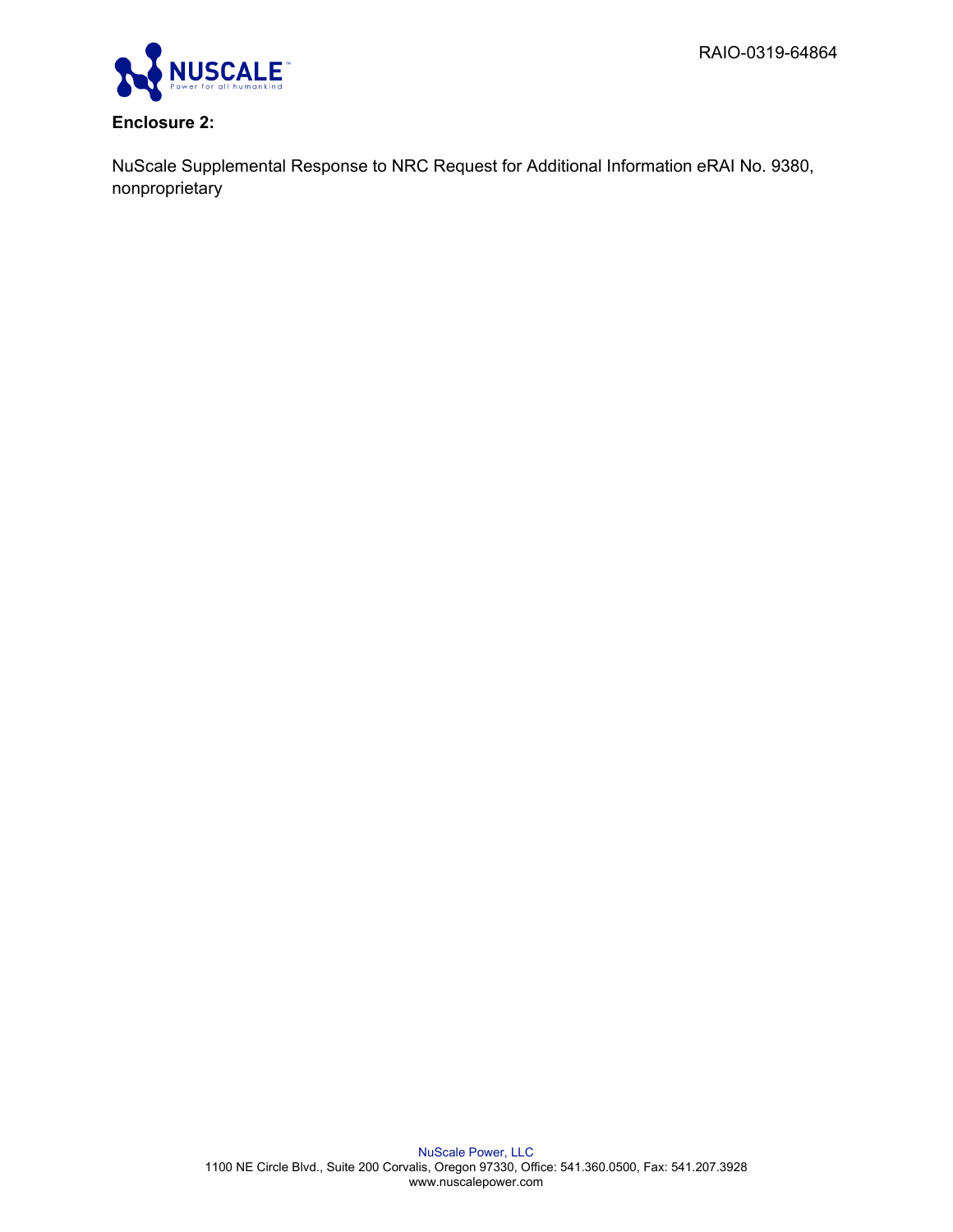

# **Response to Request for Additional Information Docket No. 52-048**

**eRAI No.:** 9380 **Date of RAI Issue:** 03/02/2018

### **NRC Question No.:** 06.02.01.01.A-5

### **Liquid Water Temperature Stratification inside the Containment**

To meet the General Design Criteria (GDCs) 16, 38, and 50 relevant to the containment design basis and guided by the Standard Review Plan (SRP), the staff is reviewing the applicant's analytical models and analysis results that are used for the licensing-basis safety analyses. Specifically, the staff needs to assess the licensing-basis models, constitutive/closure relations, and model input parameters used for the applicant's NPM design basis event (DBE) containment response analyses, in order to conclude that the results are valid over the applicable range of DBE conditions. The regulatory bases identified above are applicable to all questions in this RAI.

As shown in the NuScale Final Safety Analysis Report Table 6.2-2, Containment Analysis Response Results, the limiting transient for containment peak pressure is an inadvertent opening of a reactor recirculation valve (RRV). The NRELAP5 analysis of this transient shows that the pressurized RCS liquid flowing into the CNV will start flashing into steam. As the CNV pressure increases from approximately 2 psia at the start of the transient up to the peak containment pressure, a smaller fraction of the liquid would flash to steam since the degree of superheat is reduced as the containment pressure increases. The liquid falls to the lower bottom of the containment where the condensate from the flashed steam condensing on the cold containment wall also gets accumulated. The condensate eventually becomes subcooled due to CNV pressurization and the heat transfer from the liquid to reactor pool through the CNV wall. NRELAP5 is expected to calculate the flashing/separation of the steam and liquid entering the CNV and liquid water falling to the bottom of the CNV. As the liquid temperature of water entering the CNV increases with time, thermal stratification of this water accumulating in the CNV is expected.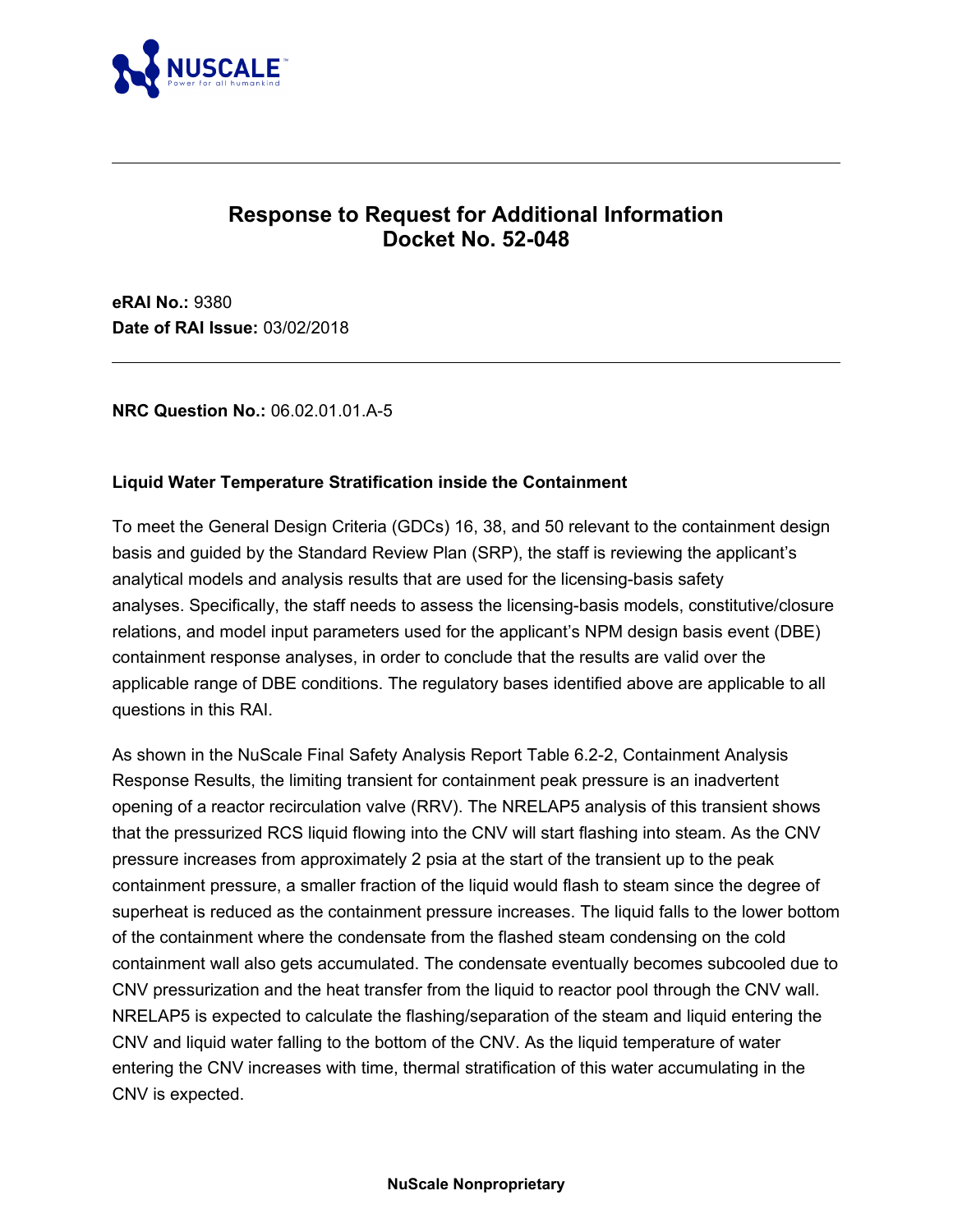

NRELAP5 should be able to accurately calculate this potentially safety-significant, nonequilibrium thermodynamic process. This is important because overestimating the temperatures of the stratified subcooled water inventory in the lower CNV could lead to a lower calculated containment pressure – a non-conservative result. However, the NRELAP5 model of the NPM uses only a few large volume nodes to represent the portion of the CNV volume below the liquid steam interface, and it is not clear whether NRELAP5 accurately simulates the temperature stratification phenomenon in the liquid water accumulated in the CNV. The NRELAP5 peak CNV pressure will be under predicted if the NuScale NRELAP5 model overestimates the mixing and cooling of CNV steam by this relatively cool water in the lower CNV. Thus, a conservative NRELAP5 model for temperature stratification that minimizes the steam cooling by the water accumulating in the CNV, and thus leads to a conservative distribution of energy in the CNV liquid and vapor phases, would be required in a conservative CNV peak pressure analysis.

The staff needs a greater understanding to assess the safety significance of the thermally stratified water in the CNV of the NPM during blowdown out to the time of peak containment pressure. NuScale is requested to provide additional information to enable the staff to assess the impact of liquid thermal stratification and nodalization in the CNV liquid region. For example, NuScale could provide (or make available) a revised nuclear power module (NPM) analysis for the limiting peak CNV pressure design basis event of inadvertent opening of an RRV with sufficiently fine hydrodynamic noding in the CNV liquid region. If additional analysis is performed, please provide (or make available) overlay plots that compare the impact of the revised nodalization on the computed liquid temperature and enthalpy versus time for the nodes up to the node where the liquid/steam interface occurs at the time of peak pressure. This will allow the staff to assess how NRELAP5 evaluates/treats the impact of subcooled water temperature stratification on the calculated CNV peak pressure.

#### **NuScale Response:**

During a public call held on January 16, 2019, NuScale agreed to supplement the response to RAI 9380, Question 06.02.01.01.A-5, as submitted by NuScale letter RAIO-1018-62295 dated October 25, 2018, by providing a figure depicting containment (CNV) liquid region temperature, as a function of time, for the inadvertent RRV opening event for each of the three CNV axial nodalization schemes discussed in RAIO-1018-62295.

Figures 1 through 4 compare the CNV volume liquid temperature at each axial level for the base, fine, and coarse CNV nodalization sensitivities for the base case inadvertent RRV

#### **NuScale Nonproprietary**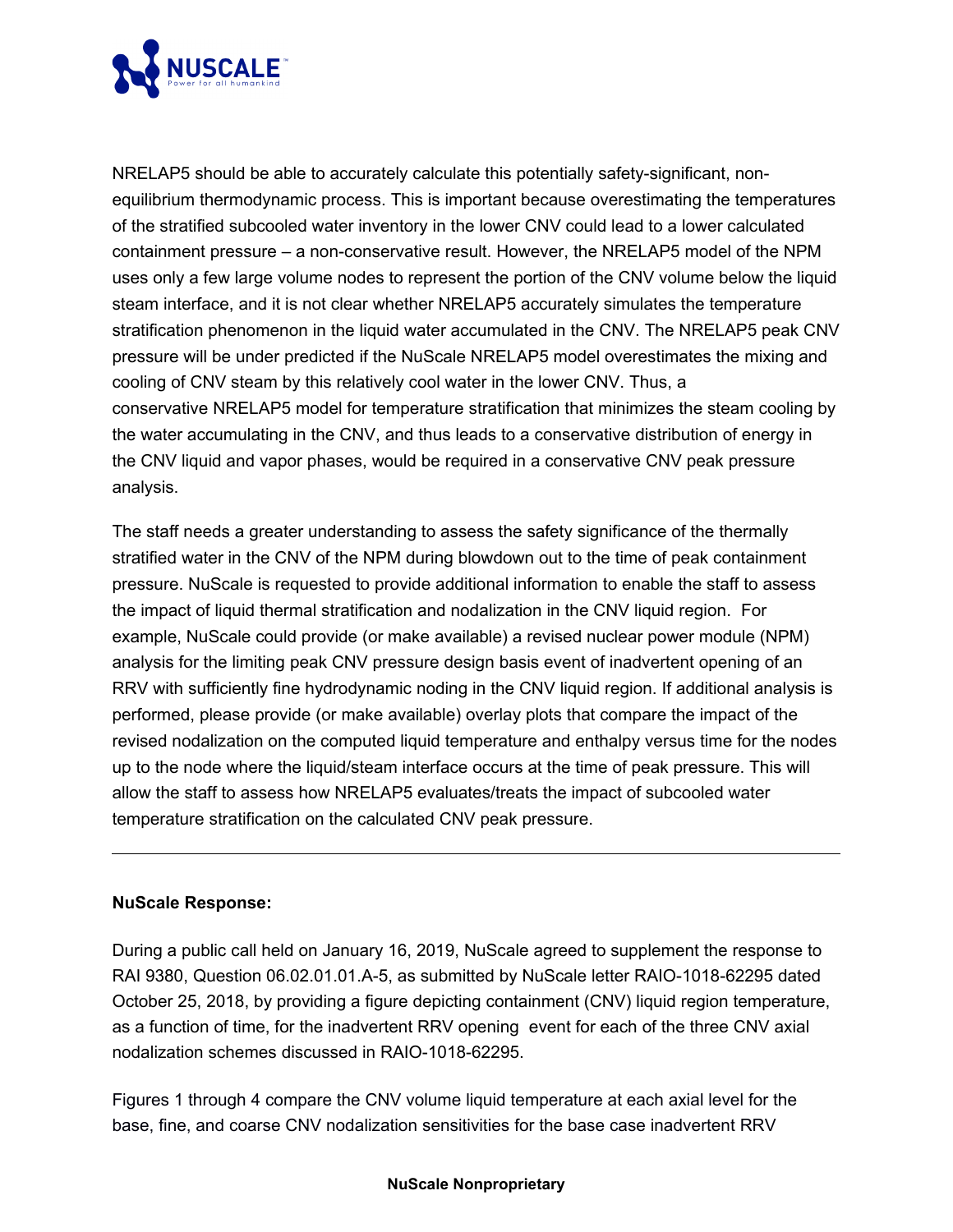

opening transient at 60 seconds before the peak CNV pressure, at the time of ECCS opening, at the time of peak CNV pressure, and at 60 seconds after the time of peak CNV pressure. The prediction of CNV volume liquid temperatures for the base, fine, and coarse nodalizations is fairly consistent for the time period around the time of peak CNV pressure.

The CNV volume liquid temperatures below the CNV water level and below the reactor recirculation valve (RRV) elevation show a trend of {{

 ${}_{1}^{2(a),(c)}$  See Figure 5 for the CNV water level

profile.

{{

}}2(a),(c)

**Figure 1 CNV Volume Liquid Temperature (60 seconds before peak pressure )**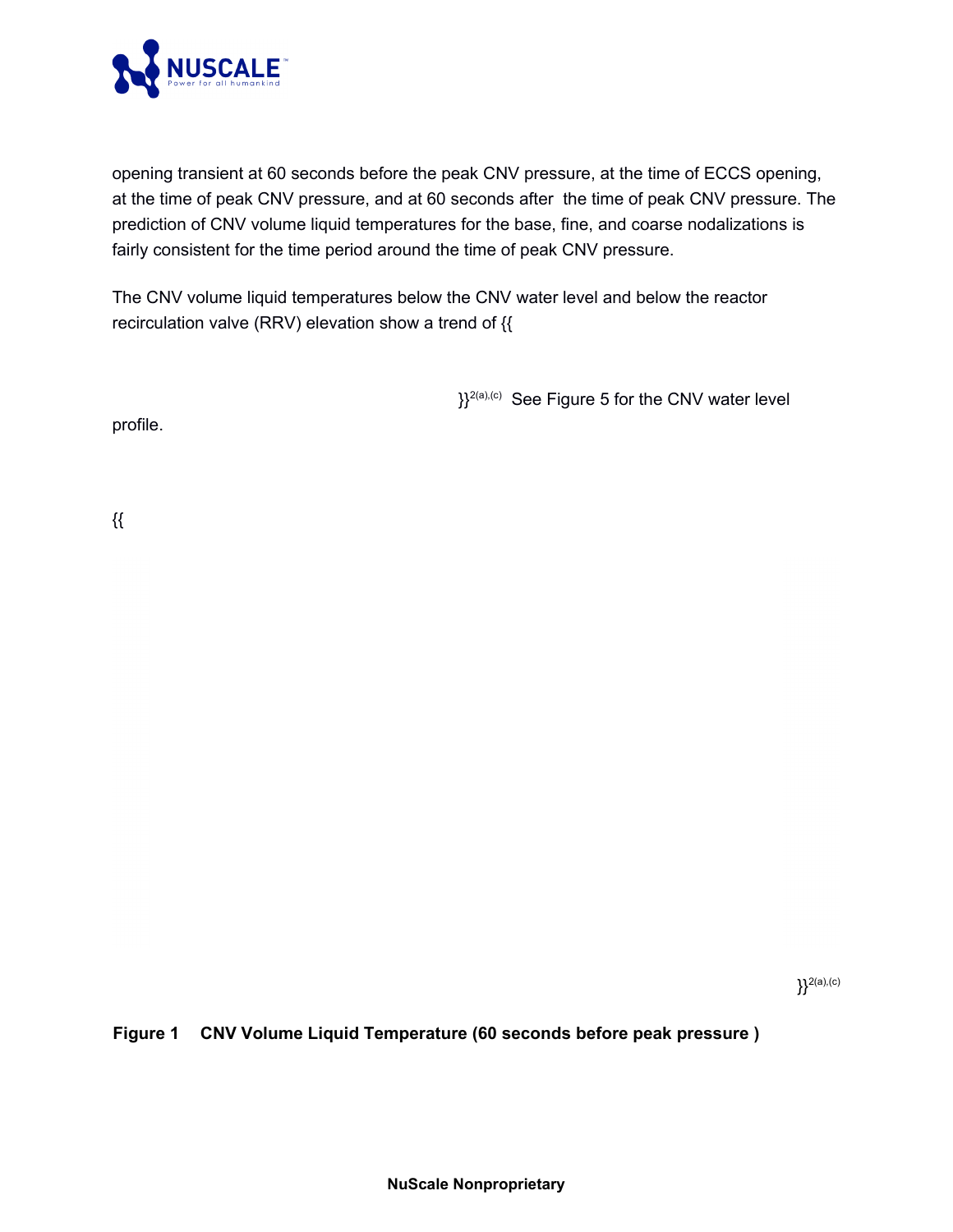

 $\{\{$ 

 $\}$ <sup>2(a),(c)</sup>

**Figure 2 CNV Volume Liquid Temperature (at time of ECCS actuation)**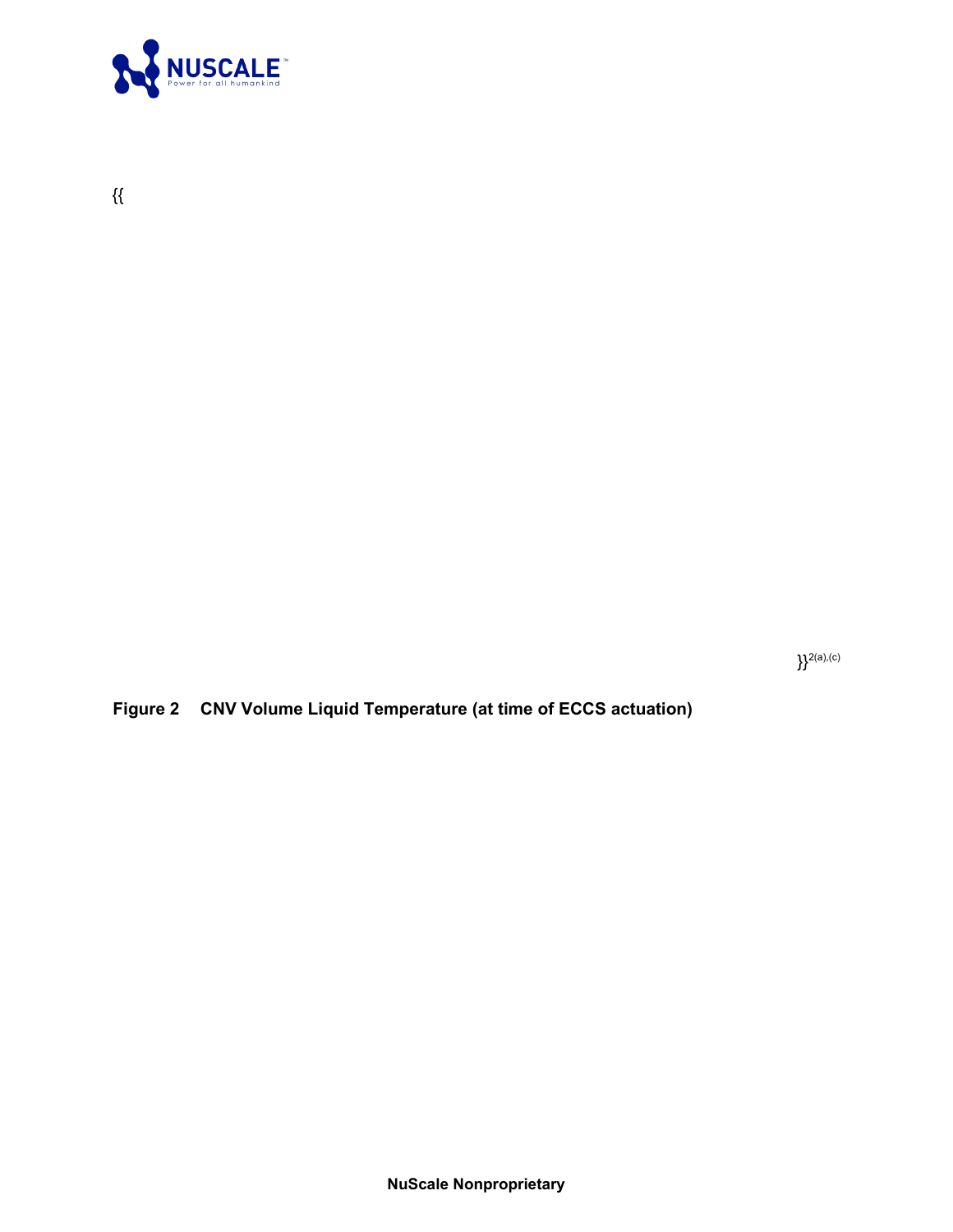

 $\mathcal{H}$ 

 $\}$ <sup>2(a),(c)</sup>

**Figure 3 CNV Volume Liquid Temperature (at time of peak pressure)**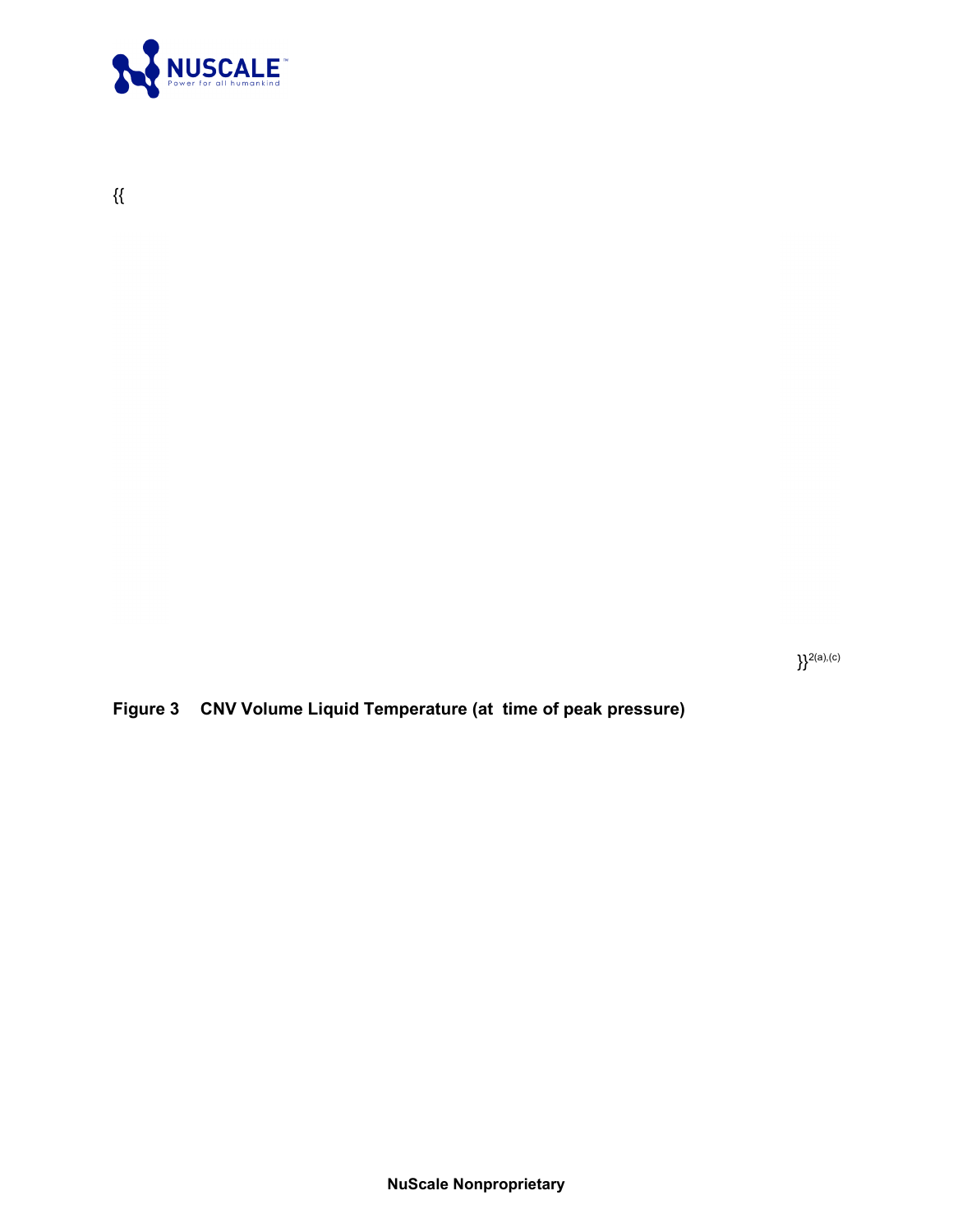

 $\{\{$ 

 $\}$ <sup>2(a),(c)</sup>

**Figure 4 CNV Volume Liquid Temperature (60 seconds after peak pressure)**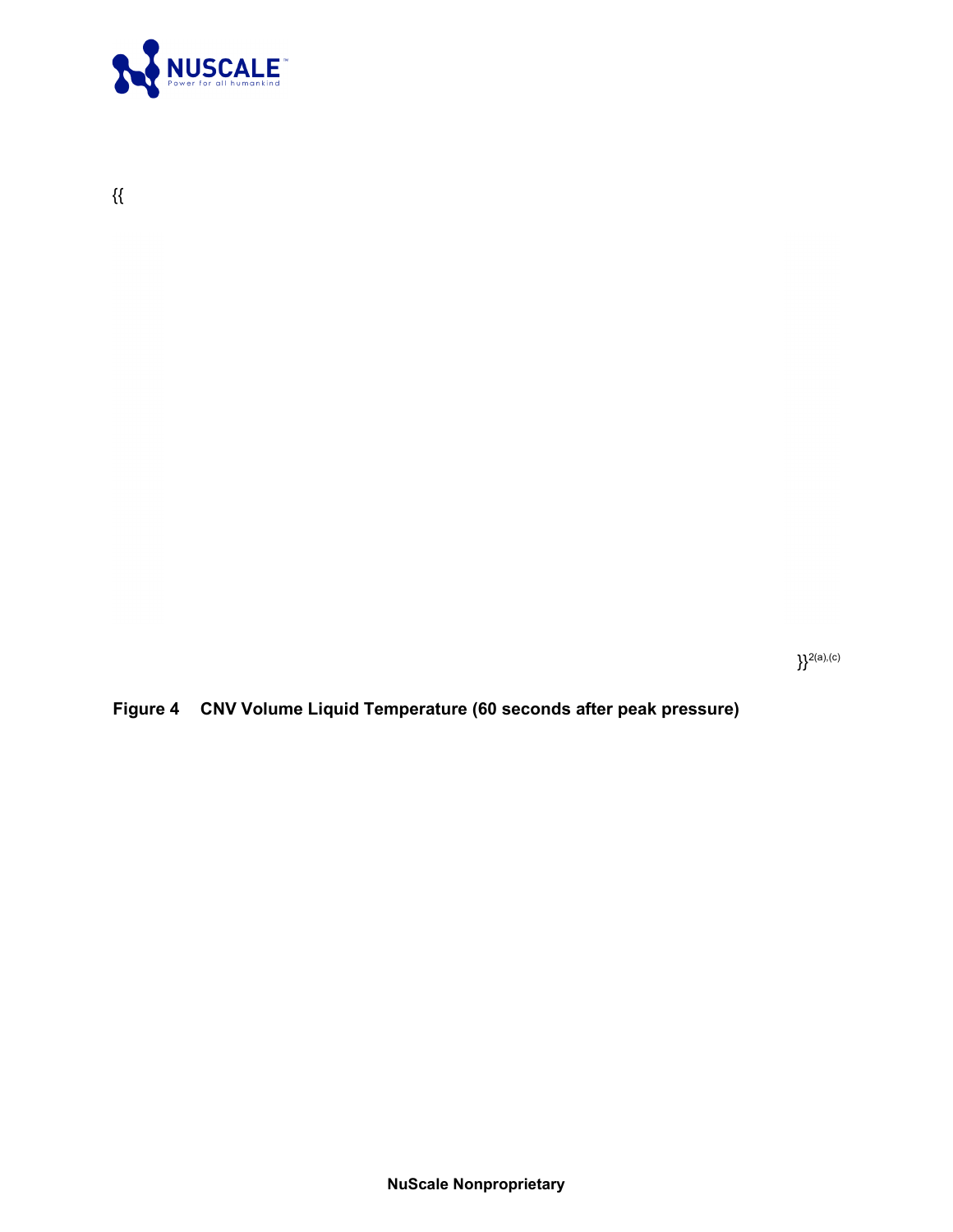

{{

 $\}$ <sup>2(A),(C)</sup>

### **Figure 5 CNV Liquid Level (+/- 60 seconds from time of peak pressure)**

The CNV volume liquid temperatures above the RRV, elevation (18.5 ft) and below the CNV water level (24.5 ft) at the time of peak CNV pressure, {{

 $\}$ <sup>2(a),(c)</sup>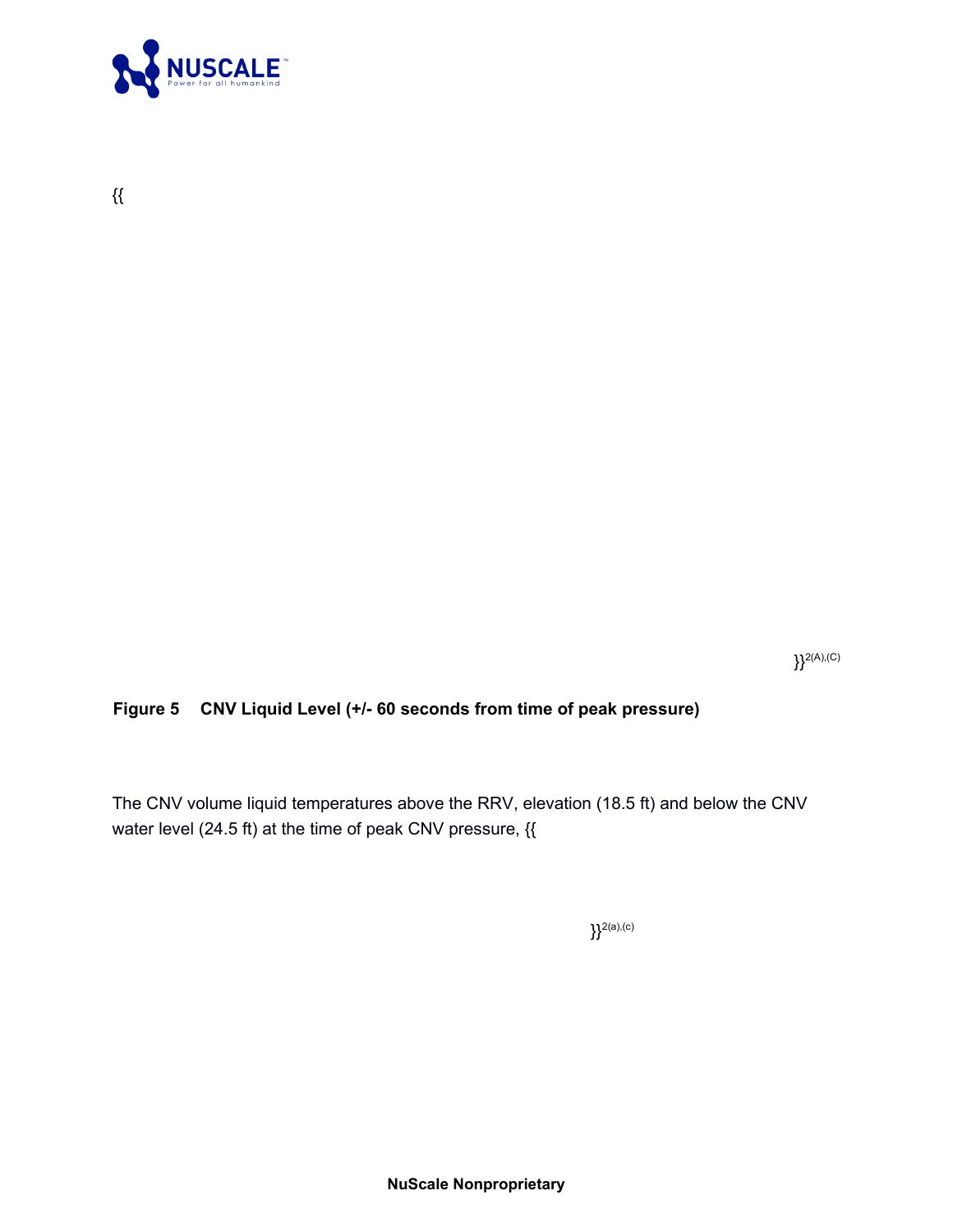

 $\}^{2(a),(c)}$ 



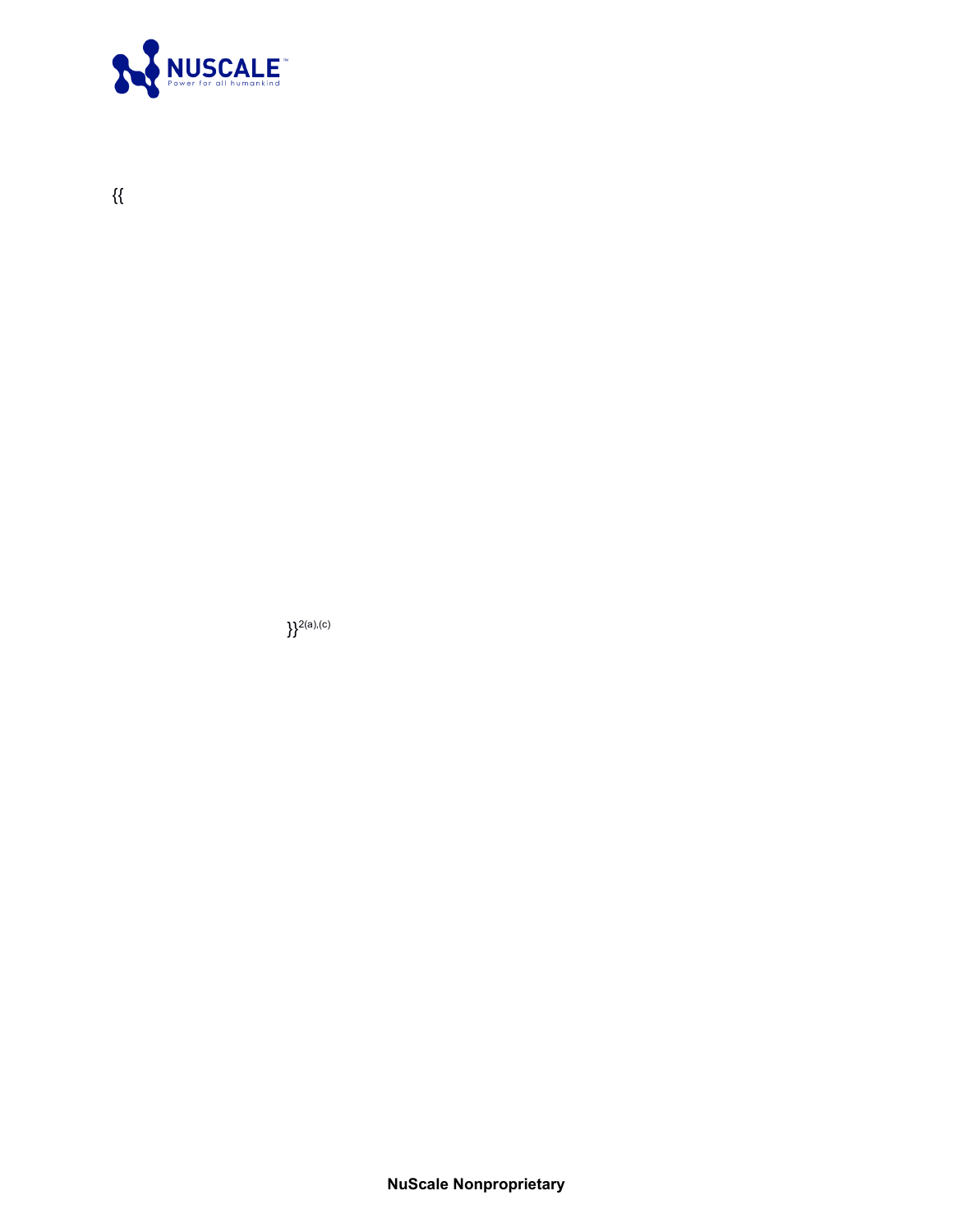

{{

 $\}^{2(a),(c)}$ 

**Figure 6 Depiction of CNV Liquid Level at time of ECCS Actuation**

**NuScale Nonproprietary**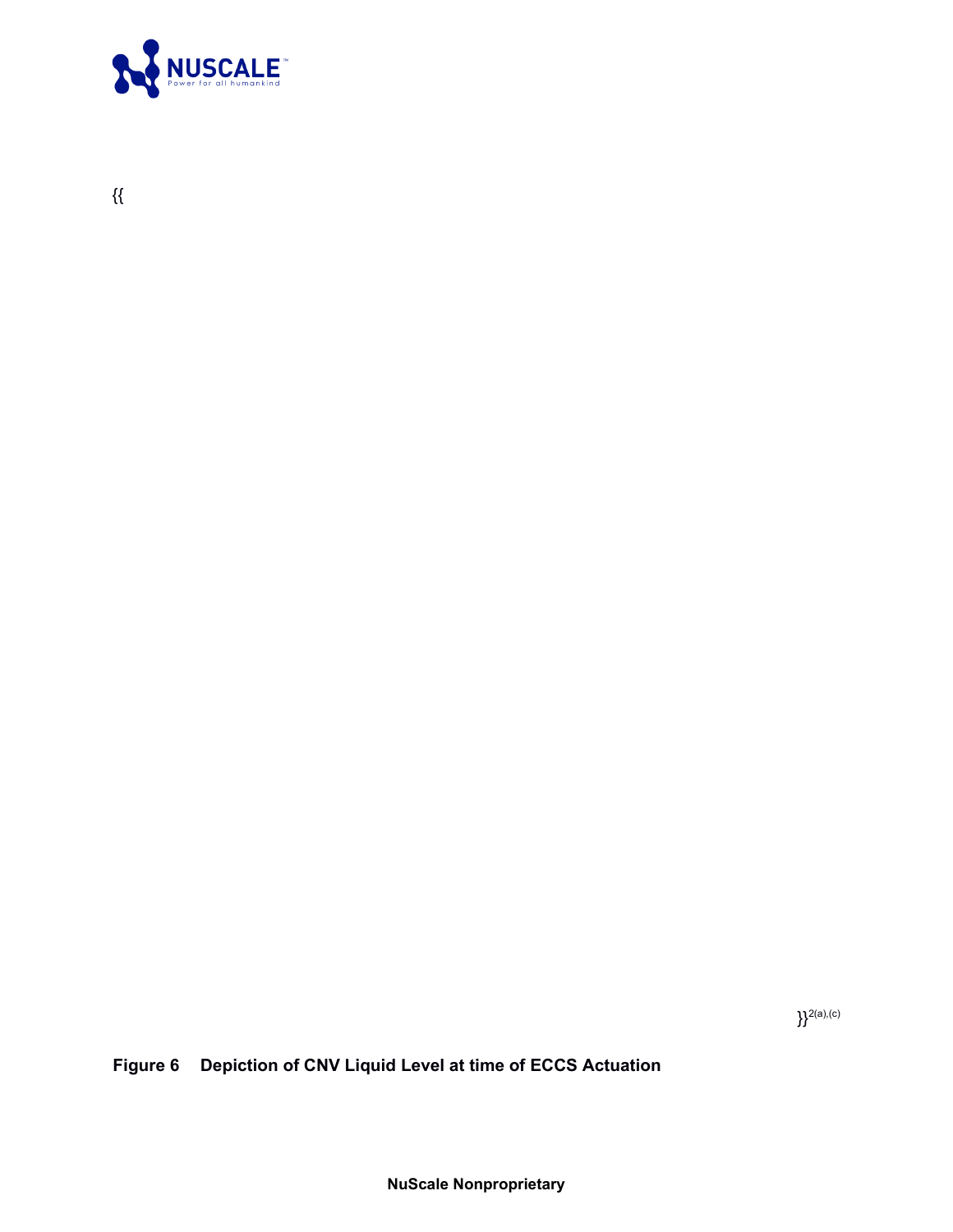

{{

 ${}^{2(a),(c)}$ 

### **Figure 7 CNV Volume Liquid Temperature (1000 seconds after peak pressure)**

Figure 8 and Figure 9 compare the RPV pressure and CNV pressure for the base, fine, and coarse CNV nodalization sensitivities for the base case inadvertent RRV opening transient at the time of peak CNV pressure, as well as, at times +/- 60sec from the time of peak CNV pressure. The difference in the calculated RPV pressure and CNV pressure response for the base, fine, and coarse nodalizations is not significant.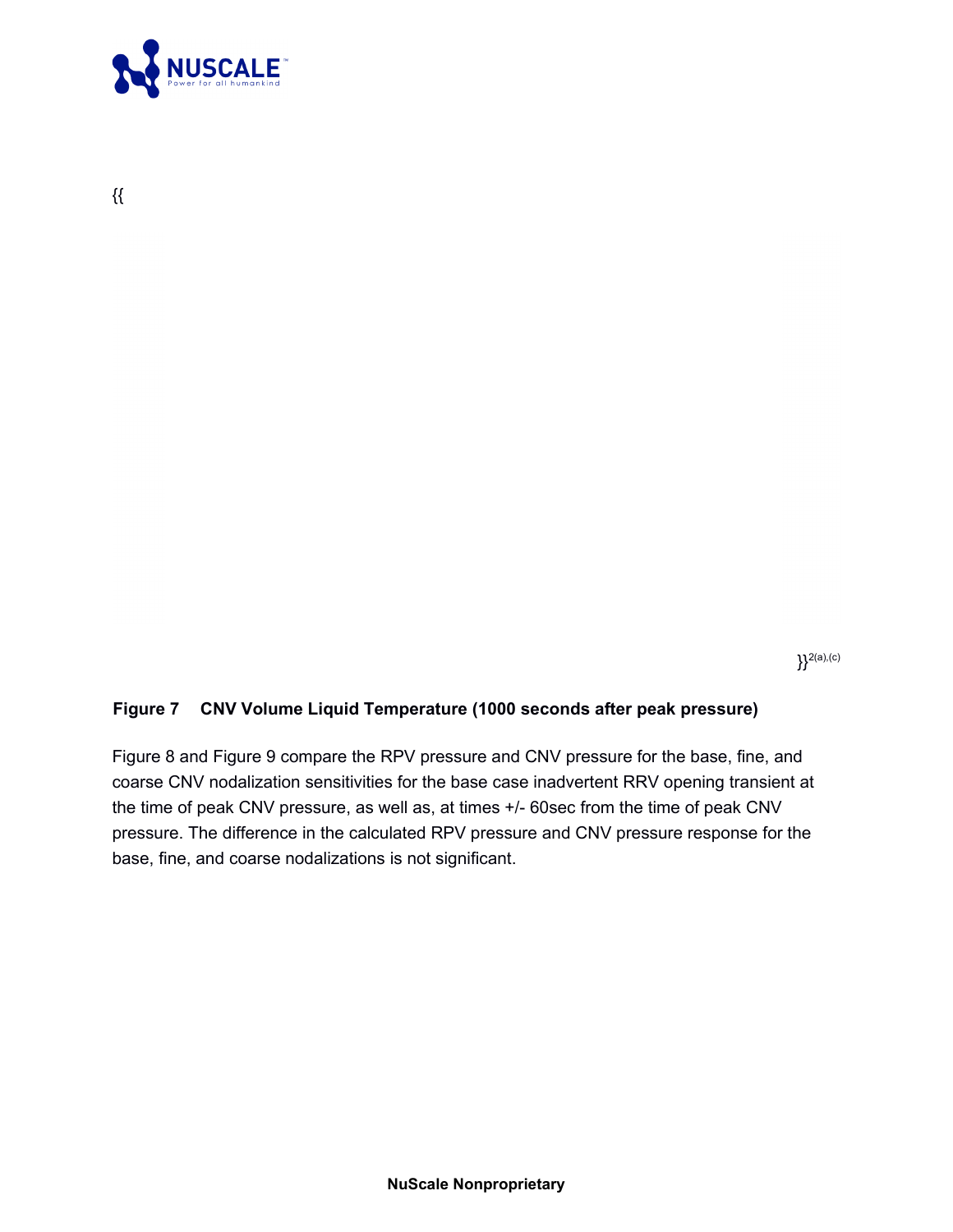

 $\{\{$ 

 $\}$ <sup>2(a),(c)</sup>

**Figure 8 RPV Pressure (+/- 60 seconds from time of peak pressure)**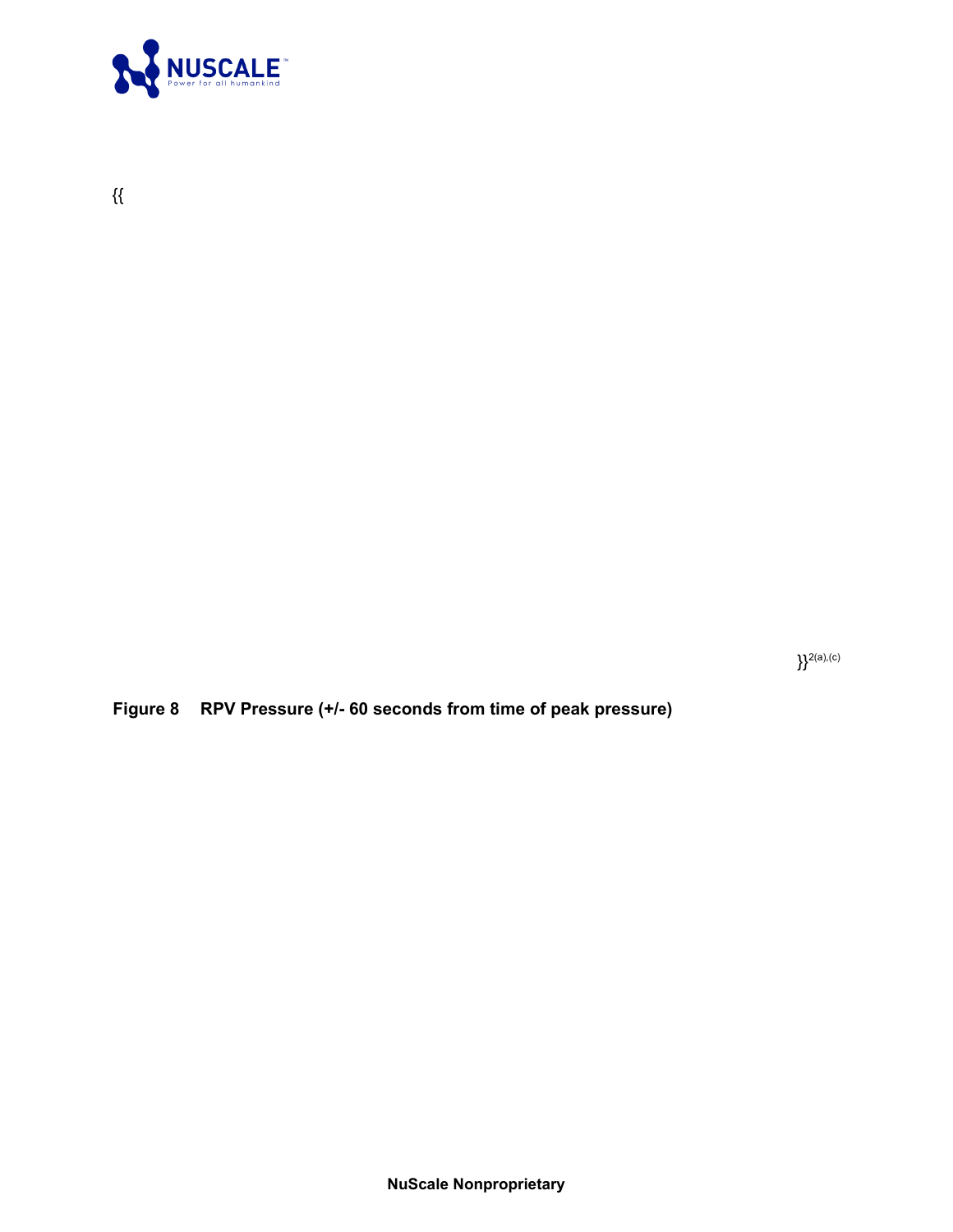

{{

 ${}^{2(a),(c)}$ 

#### **Figure 9 Maximum CNV Internal Pressure (+/- 60 seconds from time of peak pressure)**

In addition, NuScale agreed to include a table comparing peak pressure results based on each nodalization scheme, used in the sensitivity study that evaluated the effect of coarse versus fine CNV and reactor pool nodalization. The requested information is provided in Table 1 below. It should be noted that the pressure results provided in the table only reflect the impact on CNV internal pressure resulting from the changes in nodalization scheme, in comparison to the base case. These results do not reflect any other changes to the base RRV opening case used to determine the limiting peak pressure case.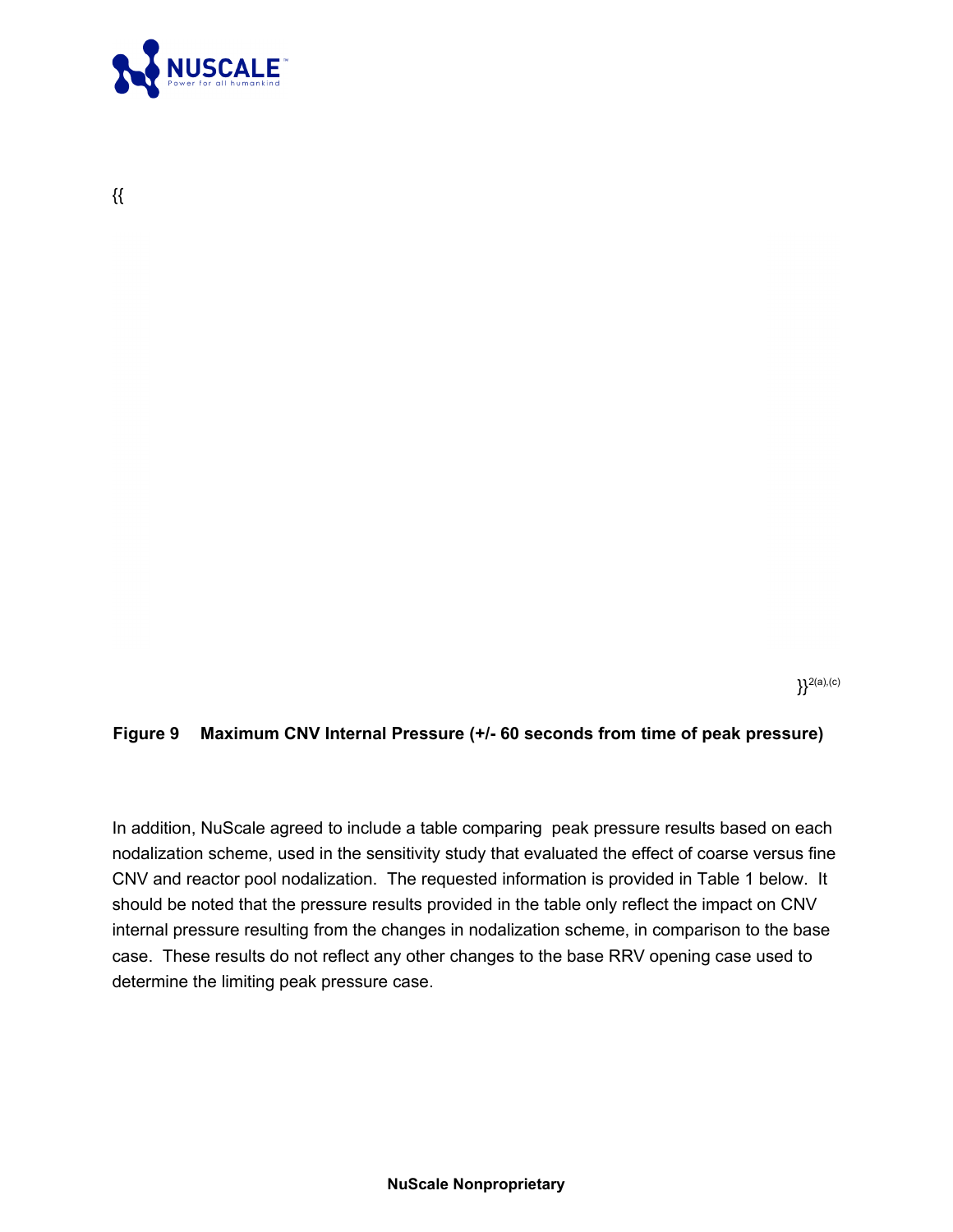

**Table 1**

### **Nodalization Sensitivity Results**

{{

 ${}^{2(a),(c)}$ 

CNV Volume Axial Nodalization

The results of the CNV axial nodalization sensitivity indicates that the peak internal pressure results for the limiting Inadvertent RRV Opening Event {{

 ${}_{3}^{2(a),(c)}$  The fine CNV axial nodalization scheme  $\{\}$   $\}$ <sup>2(a),(c)</sup> was used in determining the limiting CNV peak pressure of 986 psia.

CNV Heat Structure Nodalization

The results of the CNV heat structure nodalization sensitivity indicates that the peak internal pressure results for the limiting Inadvertent RRV Opening Event {{

 ${}^{2(a),(c)}$  The

fine CNV heat structure nodalization scheme  $\{$ {  $\}$ }<sup>2(a),(c)</sup> was used in determining the limiting CNV peak pressure of 986 psia.

#### **NuScale Nonproprietary**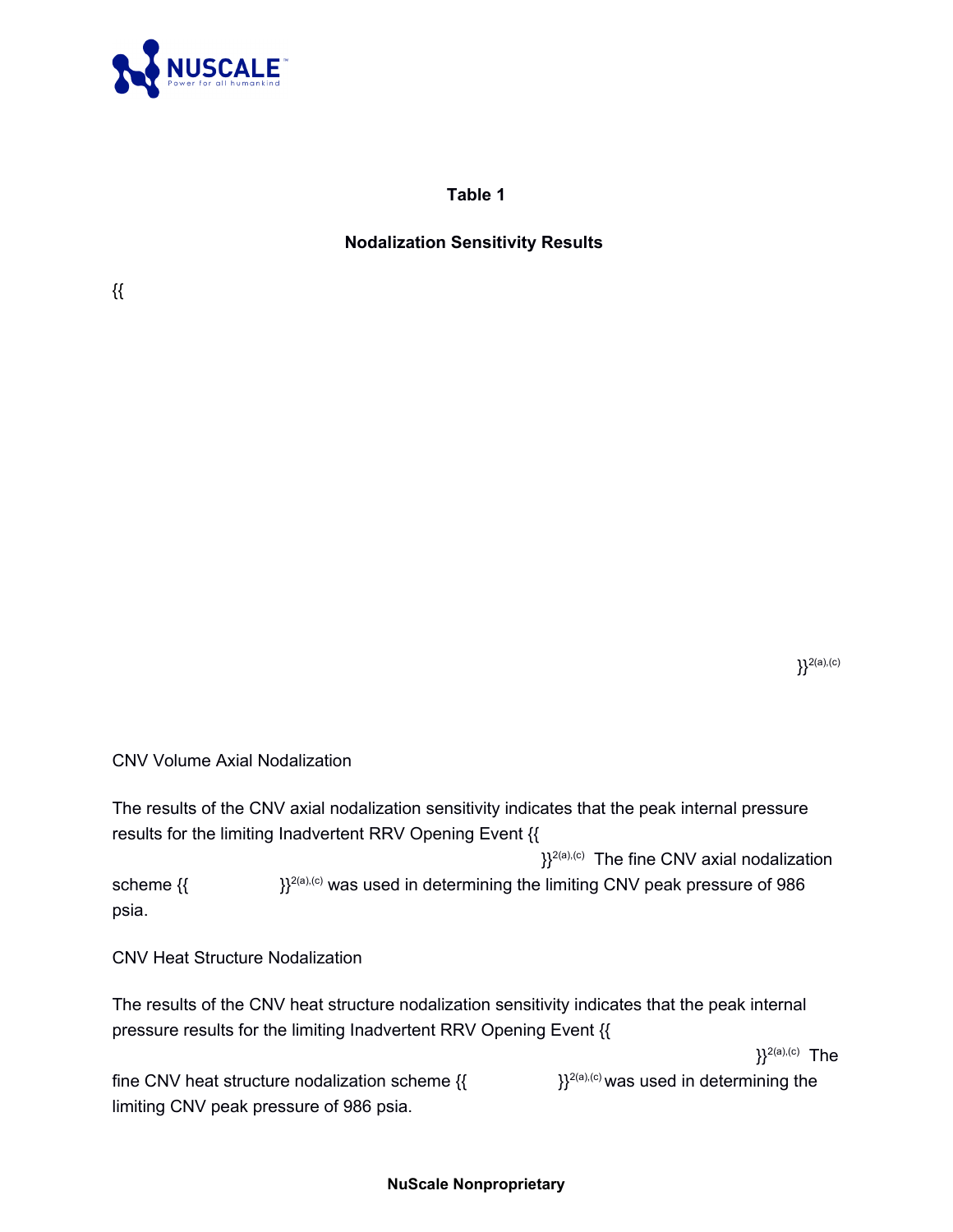

Reactor Pool Nodalization

The results of the reactor pool nodalization sensitivity indicates that the peak internal pressure results for the limiting Inadvertent RRV Opening Event {{

 ${}^{2(a),(c)}$  The

fine reactor pool nodalization scheme  $\{$ {  $\}$ }<sup>2(a),(c)</sup> was used in determining the limiting CNV peak pressure of 986 psia.

In summary, Figure 1 through Figure 9 demonstrate there is no significant change in CNV liquid volume temperature, CNV pressure and RCS pressure, when results utilizing the base, coarse and fine CNV axial nodalization schemes are compared. Table 1 demonstrates a minor (less than 3 psi) impact on pressure results when finer CNV axial volume, CNV heat structure and reactor pool nodalization schemes are modeled, in comparison to the base nodalization schemes. The limiting CNV peak pressure case utilizes the fine nodalization schemes, ensuring this minor impact is addressed.

### **Impact on DCA:**

There are no impacts to the DCA as a result of this response.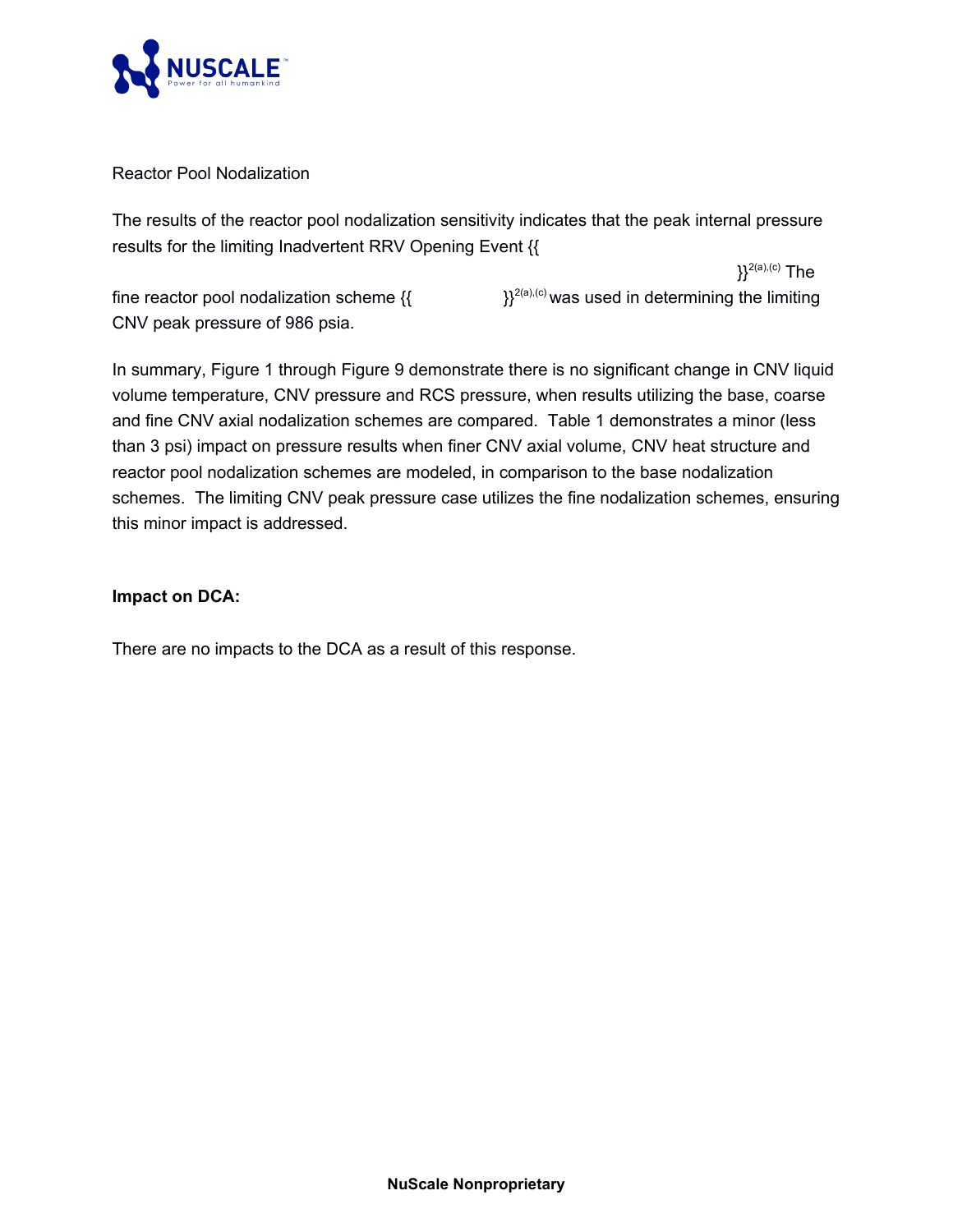RAIO-0319-64864



**Enclosure 3:**

Affidavit of Zackary W. Rad, AF-0319-64865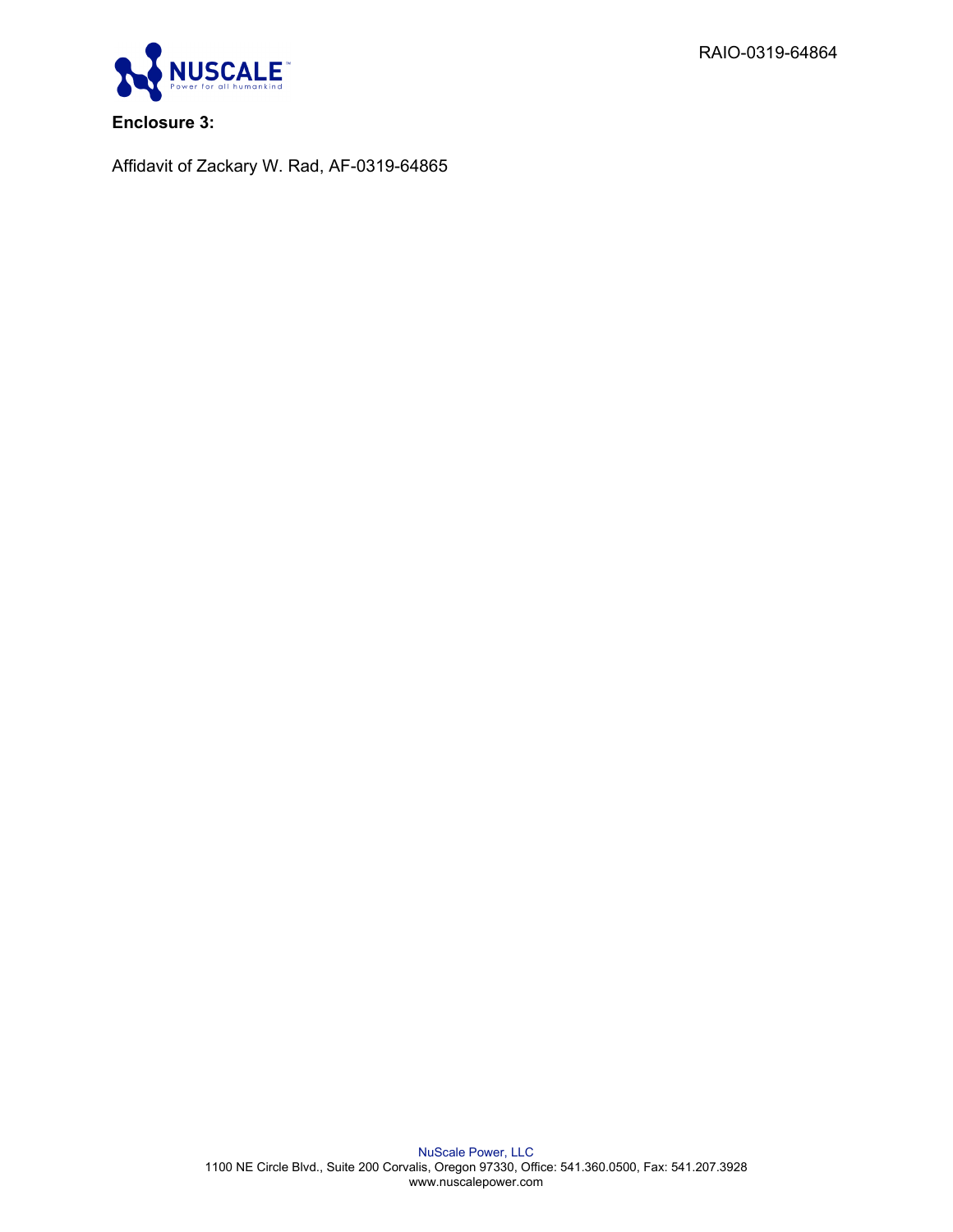### **NuScale Power, LLC**

#### AFFIDAVIT of Zackary W. Rad

I, Zackary W. Rad, state as follows:

- 1. I am the Director, Regulatory Affairs of NuScale Power, LLC (NuScale), and as such, I have been specifically delegated the function of reviewing the information described in this Affidavit that NuScale seeks to have withheld from public disclosure, and am authorized to apply for its withholding on behalf of NuScale.
- 2. I am knowledgeable of the criteria and procedures used by NuScale in designating information as a trade secret, privileged, or as confidential commercial or financial information. This request to withhold information from public disclosure is driven by one or more of the following:
	- a. The information requested to be withheld reveals distinguishing aspects of a process (or component, structure, tool, method, etc.) whose use by NuScale competitors, without a license from NuScale, would constitute a competitive economic disadvantage to NuScale.
	- b. The information requested to be withheld consists of supporting data, including test data, relative to a process (or component, structure, tool, method, etc.), and the application of the data secures a competitive economic advantage, as described more fully in paragraph 3 of this Affidavit.
	- c. Use by a competitor of the information requested to be withheld would reduce the competitor's expenditure of resources, or improve its competitive position, in the design, manufacture, shipment, installation, assurance of quality, or licensing of a similar product.
	- d. The information requested to be withheld reveals cost or price information, production capabilities, budget levels, or commercial strategies of NuScale.
	- e. The information requested to be withheld consists of patentable ideas.
- 3. Public disclosure of the information sought to be withheld is likely to cause substantial harm to NuScale's competitive position and foreclose or reduce the availability of profitmaking opportunities. The accompanying Request for Additional Information response reveals distinguishing aspects about the analyses by which NuScale develops its NIST-1 HP-02 testing.

NuScale has performed significant research and evaluation to develop a basis for this analyses and has invested significant resources, including the expenditure of a considerable sum of money.

The precise financial value of the information is difficult to quantify, but it is a key element of the design basis for a NuScale plant and, therefore, has substantial value to NuScale.

If the information were disclosed to the public, NuScale's competitors would have access to the information without purchasing the right to use it or having been required to undertake a similar expenditure of resources. Such disclosure would constitute a misappropriation of NuScale's intellectual property, and would deprive NuScale of the opportunity to exercise its competitive advantage to seek an adequate return on its investment.